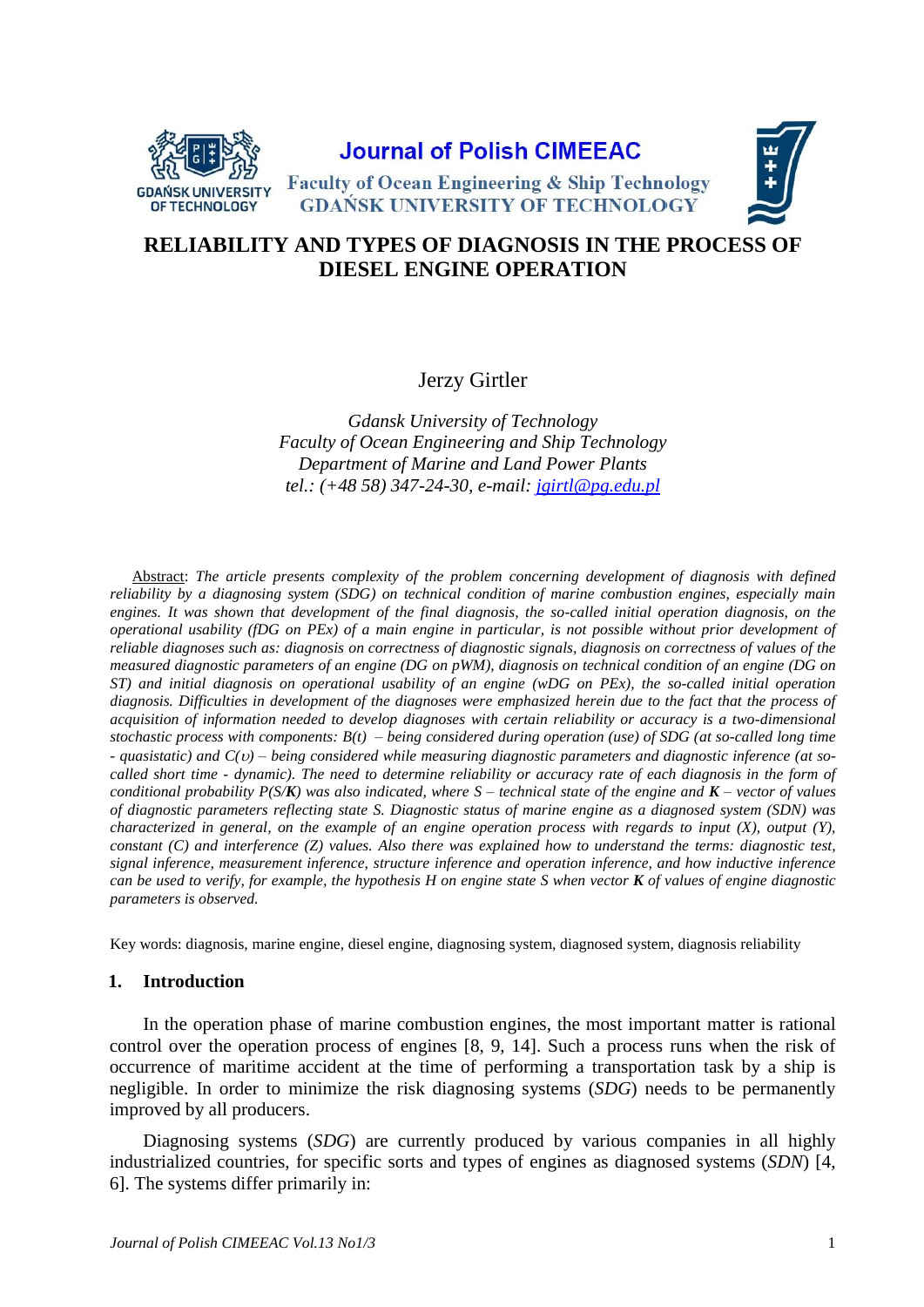- reliability and lifetime,
- reliability (including accuracy) of the diagnoses developed,
- capability of recognizing states occurred during operation.

Knowledge of reliability and lifetime of diagnosing systems is of particular importance here. This is so because development of a diagnosis is based on the assumption that the diagnosing system (*SDG*) is in state of full ability. The lower the reliability and lifetime of the systems, the lower the probability that the diagnosing system will be in fully operation state at any time. This means that the probability of formulating an incorrect diagnosis is greater then. An equally important feature of *SDGs* is their adaptation to develop reliable diagnoses. No less important about the systems (*SDG*) is their ability of recognizing states occurring during operation of an engine as a diagnosed system (*SDN*).

Among the most well-known diagnosing systems for marine combustion (diesel) engines, the highest capability (possibilities) are presented by: MODIS- Geadit and CoCoS from MAN B&W, CBM from Wärtsila, Data Trend from Norcontrol, CC-10 from B&W, and SEDS from Sulzer. These systems as specified enable making diagnosis about fuel injection process, combustion process in cylinders, levels of thermal load, technical condition of turbocharger, filter and air cooler, piston rings and cylinder liners. Various possibilities, but less diagnostic capabilities are offered by such system as: MJ, NP and NK from Autronica, CYDELT from ASEA, DETS from Norcontrol, SIPWA from Sulzer, RED from SEMT-Pielstick. These systems are characterized by different capabilities of recognizing states occurring during operation of diagnosed engines, but also they are of different reliability and lifetime as well as different adaptation to develop reliable diagnoses. The greatest matter is to determine diagnosis reliability, or just its accuracy only. For this reason, it is necessary to undertake best efforts within this area, and this is why this issue was raised in this paper.

#### **2. Diagnosis reliability**

Knowledge of diagnosis reliability is necessary when making any operation decision about technical or energetic condition of each marine engine, especially main engine, i.e. engine designed to drive a ship. The reliability of the diagnosis should be as high as possible. The measure of the reliability is the most often the conditional probability *P*(*S*/**K**) denoting that engine is in state *S* providing that vector **K** of diagnostic parameters values is observed.

The diagnosis reliability is determined differently [4, 6, 10, 11, 15].

Assuming that the important indicator characterizing the degree of recognition of the actual state of *SDN* by *SDG* is the probability of developing a correct diagnosis, the diagnosis reliability can be determined through the valuation approach as follows: diagnosis reliability is the probability of classification of the presumed and actual state of *SDN* to the class of reference diagnostic states which the actual state in fact belongs to, and which it should be so classified to by *SDG*.

It can be formulated by taking into account that any state of *SDN* can be recognized by *SDG* only when  $[4, 6]$ :

- event *D* occurs, denoting performance of diagnosis on *SDN* state by fully functional *SDG*;
- $\epsilon$  event **K** occurs, denoting appearance of a defined vector of diagnostic parameters values;
- $\sim$  occurrence of event **K** is a consequence of occurrence of event S denoting occurrence of SDN state considered for the diagnostic task, which should be classified to the corresponding class of reference diagnostic states.

In such a case, the diagnosis reliability may be determined by the probability of occurrence of events D, S, K simultaneously, according to the following formula [7]: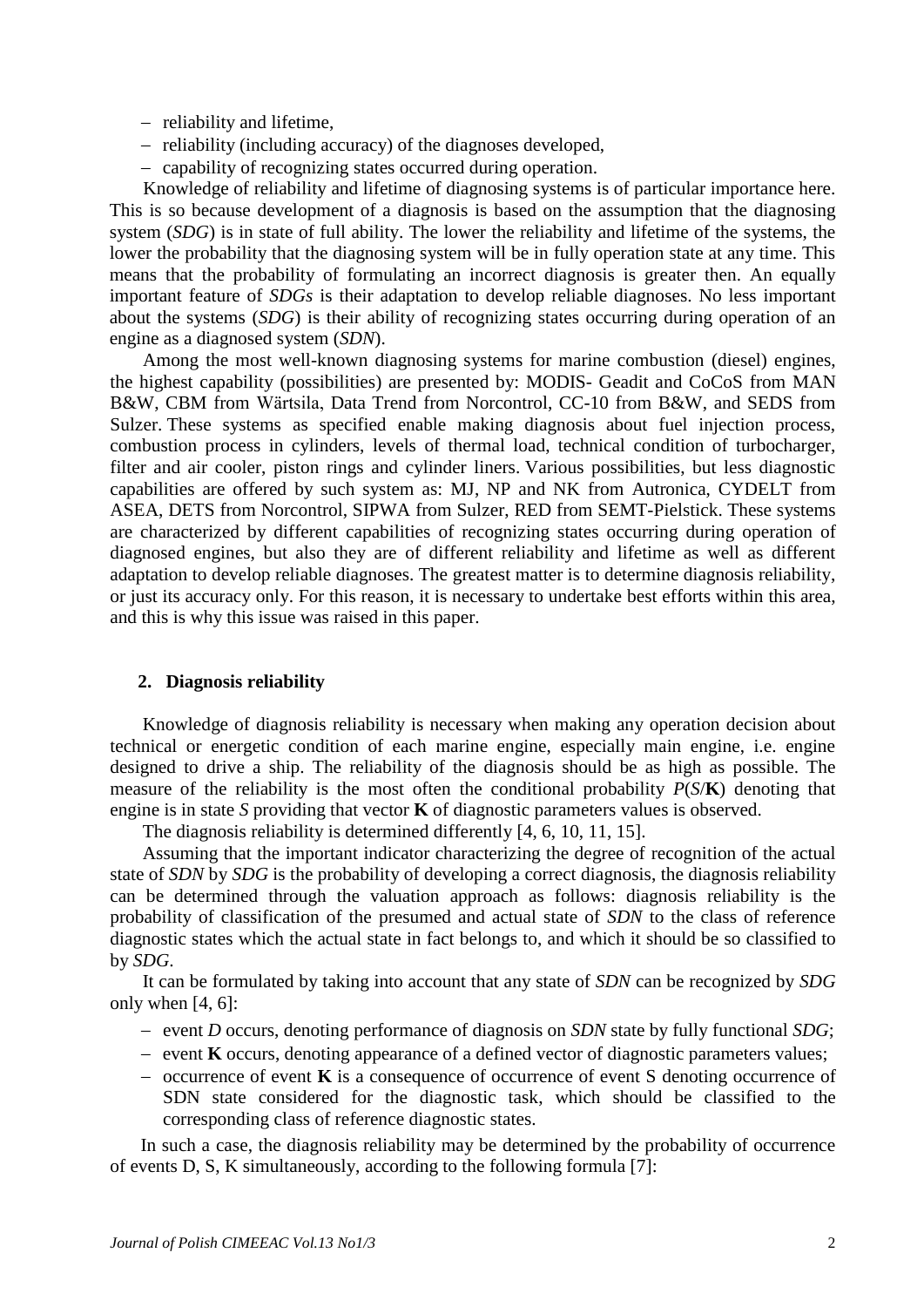$$
P(S/K) = \frac{P(D)P(S/D)P(K/D \cap S)}{P(K)P(D/K \cap S)}
$$
(1)

The occurrence of event *D* has no effect on the probability of occurrence of event *S* (which is obvious, since events S and *D* are independent), and this means that  $P(S/D) = P(S)$ . Assuming that *SDG* is reliable during diagnosis performance, the formula (2) should take into account the lack of the effect of event *D* on event **K**, thus the dependence  $P(K/D \cap S) = P(K/S)$ . Moreover, having a reliable *SDG*, the event *D* can always be recorded on condition that  $\mathbf{K} \cap S$  occurred. Therefore, provided that *SDG* is reliable at the time of diagnosis performance, the formula (2) should additionally consider that:  $P(D) = 1$  and  $P(D/K \cap S) = 1$ , as a result of which the formula (1) can take the following form:

$$
P(S/K) = \frac{P(S)P(K/S)}{P(K)}
$$
 (2)

Formula (2) is therefore a measure of accuracy of the diagnosis [4, 7].

The reliability is decreased by:

- interference while measuring diagnostic parameters by *SDG*, that results mainly from the way the engines work and the properties of the measuring chain;
- inappropriate matching engines as *SDN* to *SDG*,
- use of *SDG* that do not enable recognition of all significant states of *SDN* during operation;
- low qualifications of *SDN* operators and *SDG* users, as well as recipients of diagnosis results.

The reliability depends not only on the features of *SDG*, but also on the diagnostic situation of marine engines.

#### **3. Situation in diagnostics of marine combustion engines**

In the operation phase of marine combustion engines, particularly main engines, the need is to make such operation decisions to avoid marine accidents [6, 9, 17]. When making such decisions, the operation specificity of the engines must be taken into account. It is the most complex in case of main engines due to significant changes in hydro-meteorological conditions while performing transportation tasks by ships, that include height, length and direction of wave, speed and direction of wind, speed and direction of sea currents, which constitute interference *Z*  $= \{z_l\}, l = 1, 2, ..., k$  in the operation of this sort of engines (Fig. 1). Therefore, the characteristics of the operation of main engines change significantly. The values are presented in Fig. 1 that depicts the operation process for any diesel engine.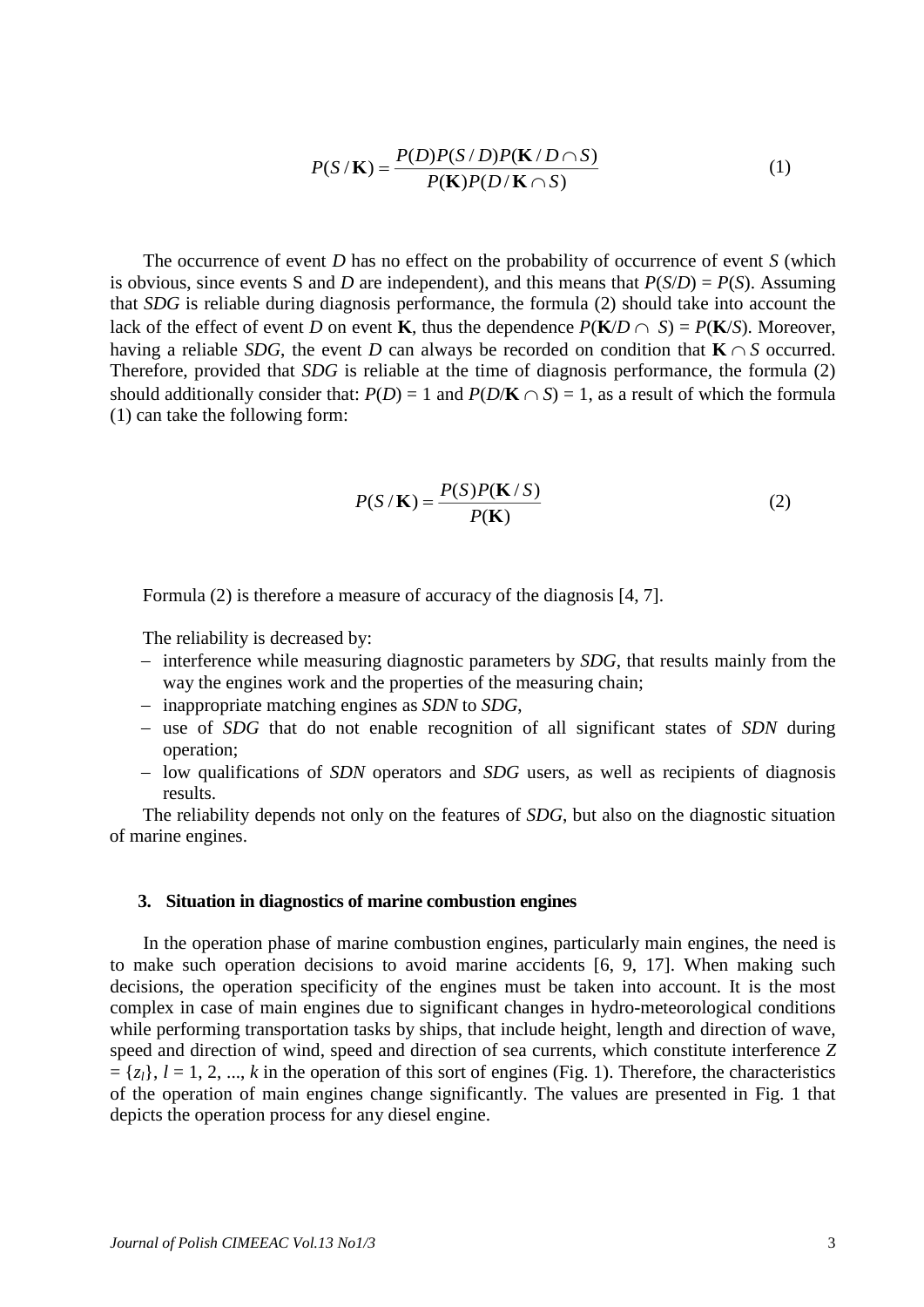*c*1 Technical state of engine *w* = *f*(*u*1, *u*2,..., *un*) energy state *en*= *f*(1, 2,..., *r*) *x*1 . . . *xm x*2 *y*1 . . *yq y*2 *X* = {*xi*}, *i* = 1, 2, ..., *m Y* = {*yj*}, *j* = 1, 2, ..., *q z*<sup>1</sup> *z*<sup>2</sup> *z<sup>l</sup>* . . . *Z* = {*zl*}, *l* = 1, 2, ..., *k c*2 *C* = {*ch*}, *h* = 1, 2, ..., *p*

Fig. 1. Operation process for a marin<del>e main engine d</del>riv<sup>c<sub>p</sub></sub> an adjustable-pitch propeller:</sup> *X* - set of input values, *w* - technical state (characterized by parameters of state  $u_i$ ,  $i = 1, 2, ..., n$ ),  $e_n$  – energy state (characterized by parameters of state  $\varepsilon_j$ ,  $j = 1, 2, ..., r$ ),  $Y$  - set of output values, *Y* - set of output variables (diagnostic parameters), C - set of constant values, Z - set of interference values (deterministic and random).

The input values  $x_i \in X$  are of the following interpretation:

- $x_1$  injection pump adjustment (or fuel dose),
- $x_2$  engine rotational speed (n),
- $x_3$  fuel injection timing ( $\alpha_{ww}$ ),
- $x_4$  adjustable screw pitch adjustment (*H*/*D*),
- $x_5$  control time of electronic fuel injection ( $\tau_{wp}$ ),
- . .

.

 $\bullet$   $x_m$  – cylinder switching off from operation upon occurrence of seizure process in a piston

The output values  $y_i \in Y$  are of the following interpretation:

- $y_1$  propeller thrust force (thrust)  $(T)$ ,
- $y_2$  average engine torque  $(M_o)$ ,
- $y_3$  useful power of engine  $(N_e)$ ,
- $v_4$  maximum cylinder pressure ( $p_{\text{max}}$ ),
- $y_5$  maximum temperature in cylinder  $(T_{\text{max}})$ ,
- . .

.

•  $y_q$ – amplitude vibration measurement (RMS value, peak value, mean value), dimensionless vibration discriminants (crest factor, shape ratio, pulse rate), and other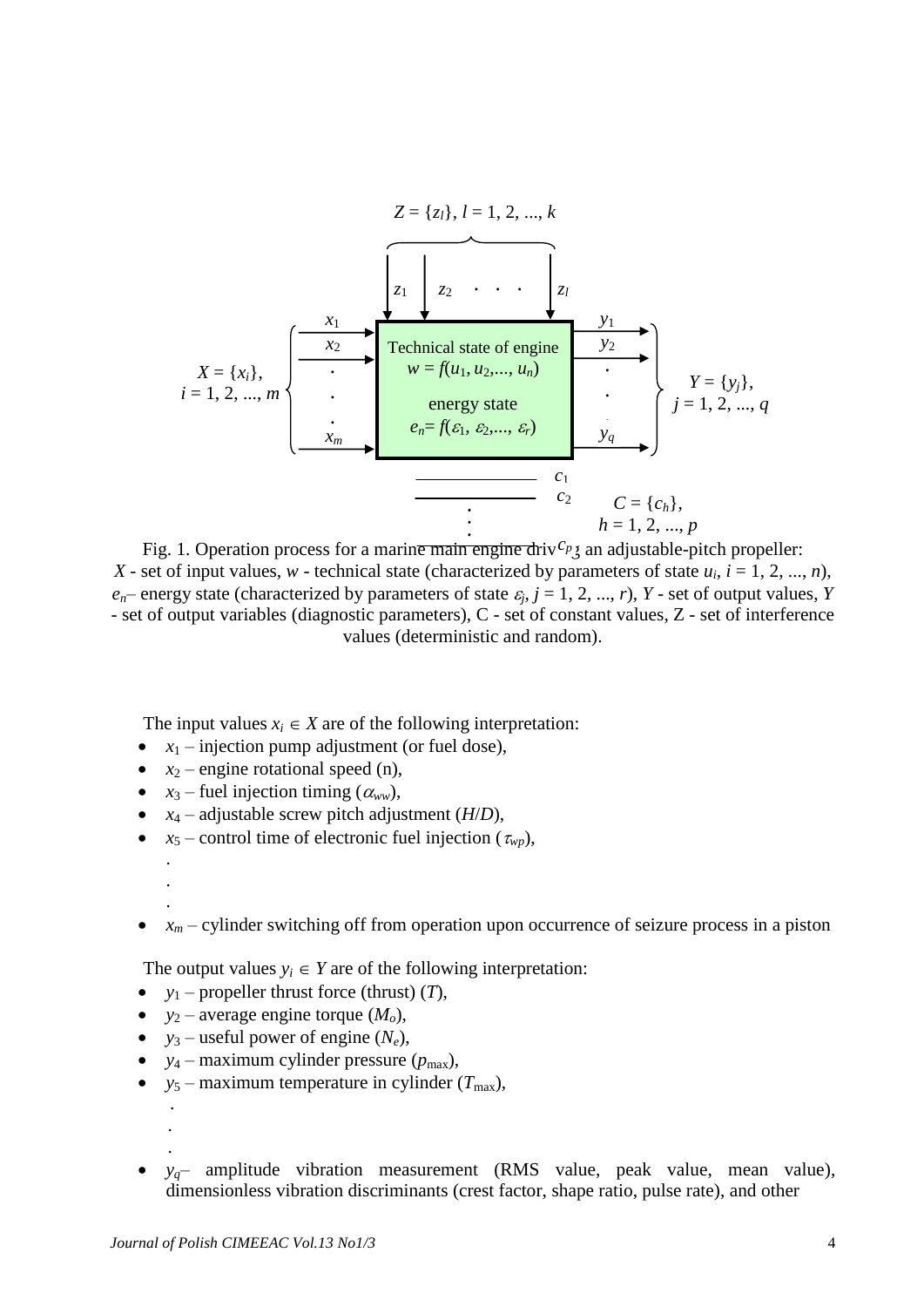The constant values  $c_h \in C$  are of the following interpretation:

- $c_1$  ambient temperature in engine room  $(T_o)$ ,
- $c_2$  ambient pressure in engine room  $(p_o)$ ,
- $c_3$  air humidity in engine room ( $\varphi$ ),
- $\bullet$   $c_4$  timing of opening and closing the inlet and outlet valves, or of uncovering and covering the inlet and outlet slots,
- $c_5$  injector opening pressure ( $p_{ow}$ )

```
.
.
.
```
•  $c_p$  – fuel cetane number (*LC*).

The interference values  $z_l \in Z$  are of the following interpretation:

- $z_1$  sea state (wave height and direction),
- $z_2$  wind condition (speed and direction of air movement),
- $z_3$  geometric parameters of the waterbody (depth and width),
- *z*<sub>4</sub> properties of water currents (speed and direction),
- $z_k$  processes interfering the correct operation of the propeller ...

Each marine engine under operation can be found in various technical states. Taking usability of a given marine engine for task performance as a criterion to recognize the states, the following states can be distinguished [6, 8, 17]:

$$
S = \{s_i \, ; \, i = 1, 2, 3\} \tag{3}
$$

with interpretation as below:

- $s_1$  state of full (total) ability,
- $s_2$  state of partial (not full, not total) ability,
- $s_3$  state of inability.

Recognition of states  $s_i$  ( $i = 1, 2, 3$ ) of marine engines proceeds as a result of conduction of a diagnostic process. In the case when it can be stated that during diagnostic test of engine and development of a diagnosis on its technical condition the diagnosing system (*SDG*) was in full ability (thus it worked reliably), accuracy of the diagnosis should be taken into account (2) [6, 7]. Otherwise, diagnosis reliability (1) has to be determined. This requires identification of the diagnosis process in order to obtain information defining specificity of the process. This information is important because the run of this process has a significant impact on reliability, formula 1 (or accuracy, formula 2), of the diagnosis on technical state of internal combustion engines. This process can be perceived differently. On the basis of the so far considerations concerning diesel engines as diagnosed systems (*SDN*) [1, 2, 6, 11, 12] it can be assumed that the process of diagnosing the crank-piston systems as *SDN* is a two-dimensional stochastic process that consists of the process  ${B(t): t \ge 0}$  of operating (using) *SDG* and the process  ${C(\vartheta): \vartheta \ge 0}$ of acquiring information about *SDN* state. This process can therefore be defined as follows:

$$
D(t, \mathcal{G}) = [B(t), C(\mathcal{G})]; t, \mathcal{G} \in R_+
$$
\n
$$
(4)
$$

where: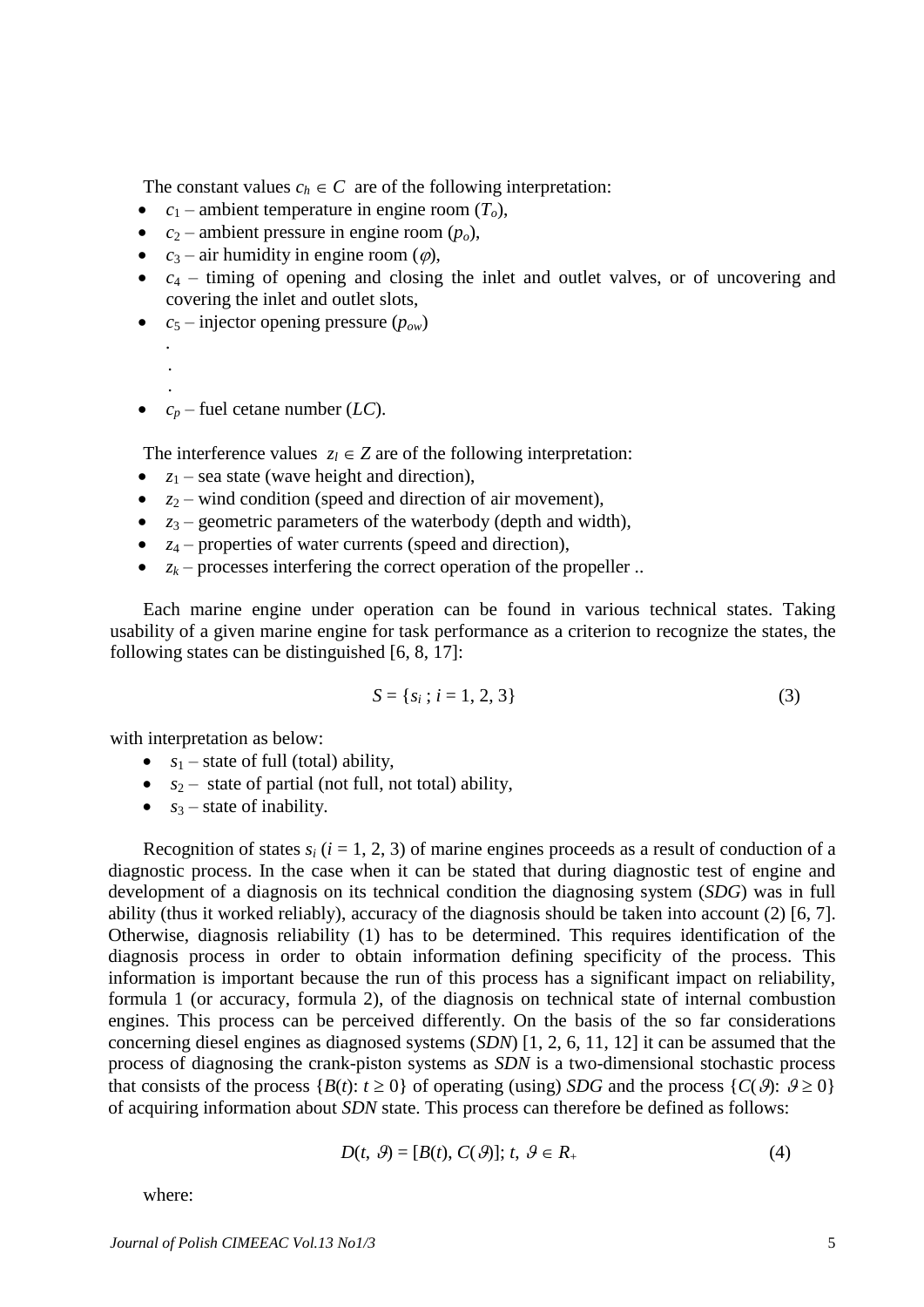• *B*(*t*), a component of the process, which is considered during operation (use) of *SDG*, i.e. the component being considered in long time (during *SDG* operation, within which the instant diagnoses are not required to be generated),

 $\bullet$   $C(\vartheta)$ , a component of the process, which is considered during performance of measuring and diagnostic inferring, i.e. the component being considered in short time (during *SDG* operation, within which the diagnosis is obtained),

• R, a set of non-negative real numbers.

The process  $\{C(\vartheta): \vartheta \geq 0\}$  is always formed by the following realizations:

• diagnostic test,

• diagnostic inference.

Diagnostic inference is generally made up by: signal, measurement, symptom, structure and operation inferences [1, 17]. The diagram of such inference is presented in Fig. 3



Fig. 3. Diagram of diagnostic inference allowing to develop a diagnosis on technical state of any *UKT<sup>S</sup>* (*SDN*) and thus to make an operation decision about the engine: "able", "partly able" or "unable" for use as intended:  $UKT<sub>S</sub>$  – crank-piston system of engine,  $DS<sub>g</sub>$  – signal diagnosis,  $DP_m$  – measurement diagnosis,  $DO_b$  – symptom diagnosis,  $DS_t$  – structure diagnosis,  $DE<sub>k</sub>$  – operation diagnosis, DG on pPSD – diagnosis on correctness of diagnostic signal flow, DG on  $pWM -$ diagnosis on correctness of diagnostic parameters measured, DG on ST - diagnosis on technical state, wDG on PEx – initial diagnosis on operational usability (initial operation diagnosis), fDG on PEx – final diagnosis on operational usability

(final operation diagnosis) [17]

**Diagnostic test** consists in observing and organoleptic recognition of diagnostic signals (thermodynamic, vibroacoustic, radiographic, ultrasonic and other) and, if necessary,  $-$  in measuring (by using measuring devices *SDG*) the values of diagnostic parameters of the said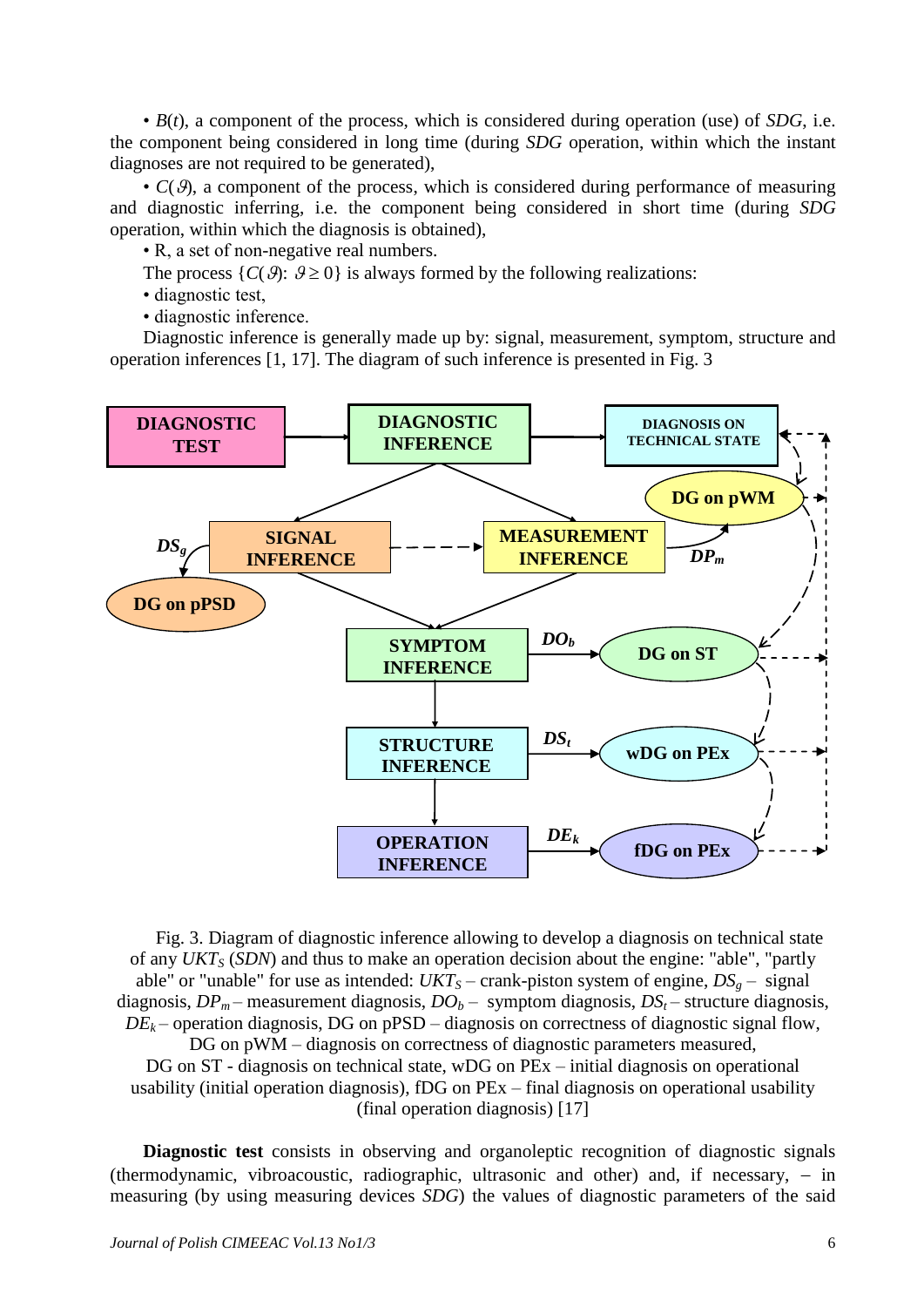signals generated by *SDN*. This test allows to form the sets of results from organoleptic recognition and the values of measurements performed (e.g. by means of auditory or visual perception). The sets contain original information about the (technical and energetic) state of *SDN*.

**Signal inference** enables development of information on whether the diagnostic signal is correct or deviates from the accepted pattern and thus makes it possible to determine whether the SDN works correctly (whether it is in the required condition) or not, but without the need to perform measurements. Signal inference results from sensory cognition of the person who performs diagnosis. Thus, it allows to determine symptoms in quality terms as a result of analysis and evaluation of signal properties by means of senses of the person performing a diagnosis (organoleptic recognition). A set of the symptoms formed in consequence of applying this inference is diagnostic information, which can be called **a measurement diagnosis**.

**Measurement inference** enables (*by performing empirical diagnostic tests*) development of information on whether the *SDN* works properly and what state it is in as a result of the analysis and evaluation of the results of diagnostic tests where relevant measurements were taken. The results of measurements performed with measuring devices *SDG* are the basis (input values) for this inference. This inference consists in analyzing the set of measurement results and isolating the symptoms from them. The result of this inference is therefore a diagnostic information, which can be called a **symptom diagnosis**.

**Symptom inference** enables development of information about *SDN* state, and thus recognition (identification) of this state by revealing the properties of the system structure (e.g. technical, energetic, functional, etc.). It consists in separating from the set of symptoms the information mostly about properties of structural (technical) construction of *SDN*. The result of this inference is **a structure diagnosis**.

**Structure inference** enables development of information on operational properties of *SDN*. Based on a symptom diagnosis, the inference allows to determine only the mentioned properties *of SDN*, and thus to determine potential possibilities of its functioning, e.g. in the form of estimates of the expected value of time of the correct operation till getting damaged, maximum power (maximum torque at a given rotational speed or maximum rotational speed at a given torque), range of engine performance (maximum and minimum adjustment of the fuel rail, and the maximum and minimum adjustment of the rotational speed controller), etc. Therefore, this inference consists among other in determining the set of energetic (operation) states which the *SDN* can be found in. The result of this inference is an **initial operation diagnosis**.

**Operation inference** allows to determine usability or serviceability of *SDN*, and therefore information on its operation usability (ability) with regards to costs of use and maintenance. Thus, tis diagnosis contains information on what tasks the *SDN* can be applied to. This inference therefore consists in comparing the potential possibilities (operation potential) of the *SDN* to the needs resulting from the tasks reported for execution. The result of the operation inference is a **final operation diagnosis**.

Operation inference allows to decide about operational usability of a diagnosed system *SDN*, in this case marine main engines. A diagnosis obtained as a result of this inference contains information whether the engine is ready for use and performance of tasks for which it was adapted during the designing and manufacturing phases, or whether it should undergo appropriate service in order to restore its technical condition, e.g. by replacing an element or component, or adjustment, or refurbishment of the engine.

This results from the fact that when developing a diagnosis (inference) about state of a given engine, as *SDN*, the sentence **K** (i.e. the sentence that there is just this and no other vector of values of diagnostic parameters that characterize the technical condition of crank-piston systems) is considered to be a completely certain premise. On the other hand, the sentence S (i.e. the sentence that there is such and no other technical state of the engine as *SDN*) is an inference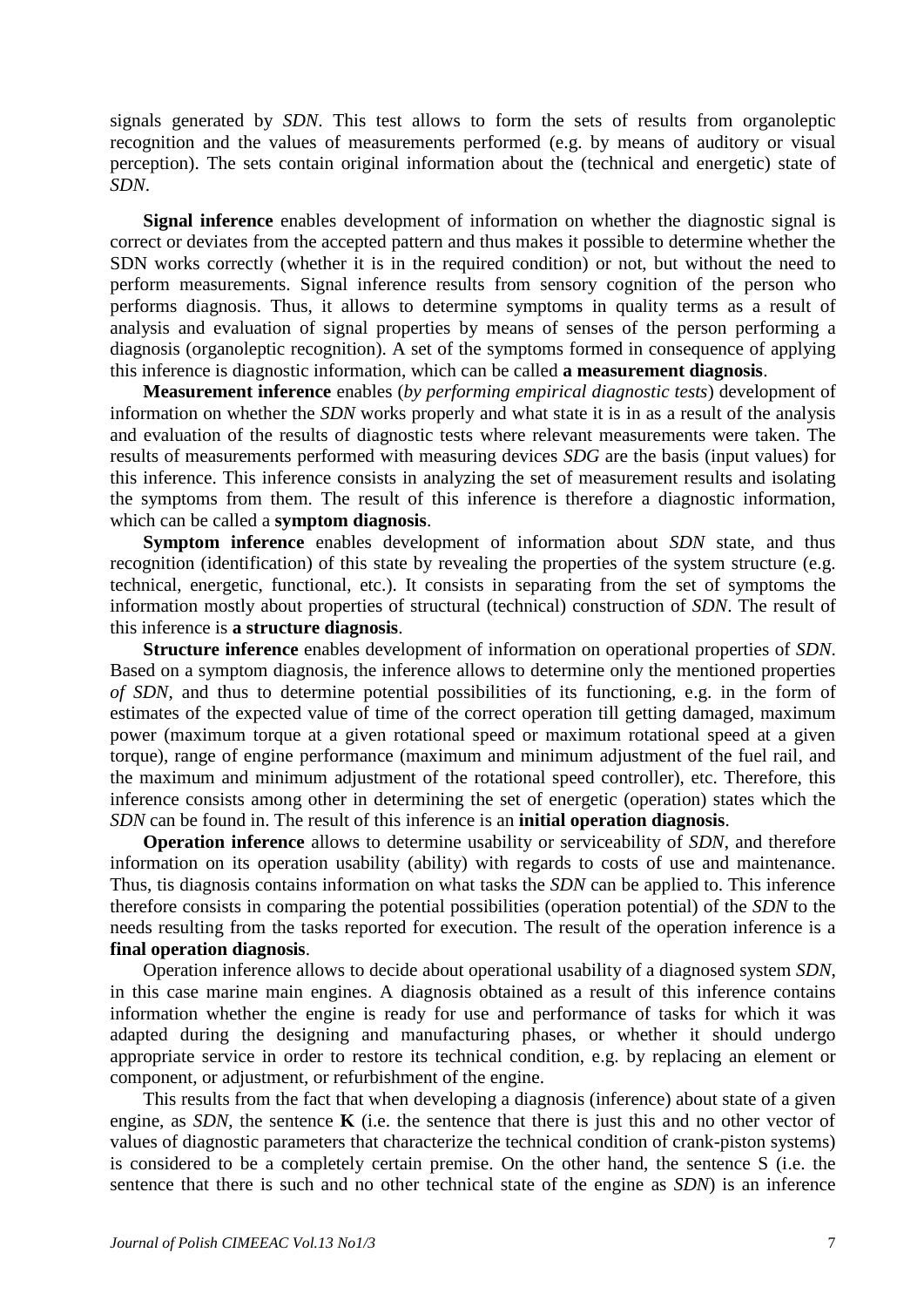being developed on the basis of sentence **K**, in the process of non-deductive reasoning. This inference proceeds according to the following scheme [13]:

$$
(\mathbf{K}, S \Rightarrow \mathbf{K})
$$
  $\vdash$  S

where:

 $K$  – completely certain premise,

 $S$  – inference developed basing on sentence *K*.

The output of such inference is therefore the following hypothesis: *engine as SDN is in state S, because vector* **K** *of values of diagnostic parameters is observed.* Of course, this hypothesis (on *SDN* state) can also be formulated through a different (equivalent) approach, i.e.: *The vector*  **K** *of values of diagnostic parameters is observed, because the engine, as SDN, is in state S*.

 This inference is a reduction inference that does not allow formulation of certain inferences (in this case the sentence S), but only probable ones. Probability of diagnosis reliability can be obtained by applying the formula 1.

#### **4. Remarks and conclusions**

The considerations provided in the paper have been made with regards to the knowledge of technical diagnostics for marine combustion engines, but the results of these considerations may also be useful for other (different than marine) diesel engines.

It has been shown that despite the complexity of diagnostic inference that should lead to development of a diagnosis, additionally it is necessary to make the effort of determining its reliability. For determination of diagnosis reliability about engine state the conditional probability *P*(*S*/**K**) was proposed, being the probability of occurrence of state *S* under the condition that vector **K** of values of the diagnostic parameters is observed.

The described situation in diagnostics of marine combustion engines has been limited only to specification of reasons and effects of operation of any marine engine as an energy converter, with consideration of: a set of input values (*X*), a set of output values (*Y*), a set of inference values (*Z*) and a set of constant values (*C*).

In the presented concept of diagnostics to apply for identification of states  $s_i \in S(i = 1, 2, 3)$ for marine combustion engines, two processes are reflected:

- process of diagnosing  $\{C(\mathcal{G}) : \mathcal{G} \geq 0\}$ , which is the course of succeeding and cause-related in time activities forming the following diagnostic chain: diagnostic test  $\rightarrow$  diagnostic inference that may consist of consecutive inferences: signal, measurement, symptom, structure and operation,
- process  ${B(t): t \ge 0}$  of using *SDG*, the states of which can be interpreted as follows:

 $d_1$  – state denoting its use when being in full ability,

 $d_2$  – state denoting its use when being in state other than full ability (i.e. in state of partial ability or inability)

 $d_3$  – state denoting its use when being in full ability, however such a state of an engine crank-piston system occurred that was unconsidered in the diagnostic task.

For this process, basing on publication [4], there were distinguished such types of inference as: measurement, symptom, structure and operation. However, diagnostic practice shows the need to specify additionally the signal inference, which was not provided in the publication. This results from the fact that sensory experience of the user of the combustion engine, who is an important element of *SDG* since controls the process of diagnosing with the help of his/her senses, cannot be ignored.